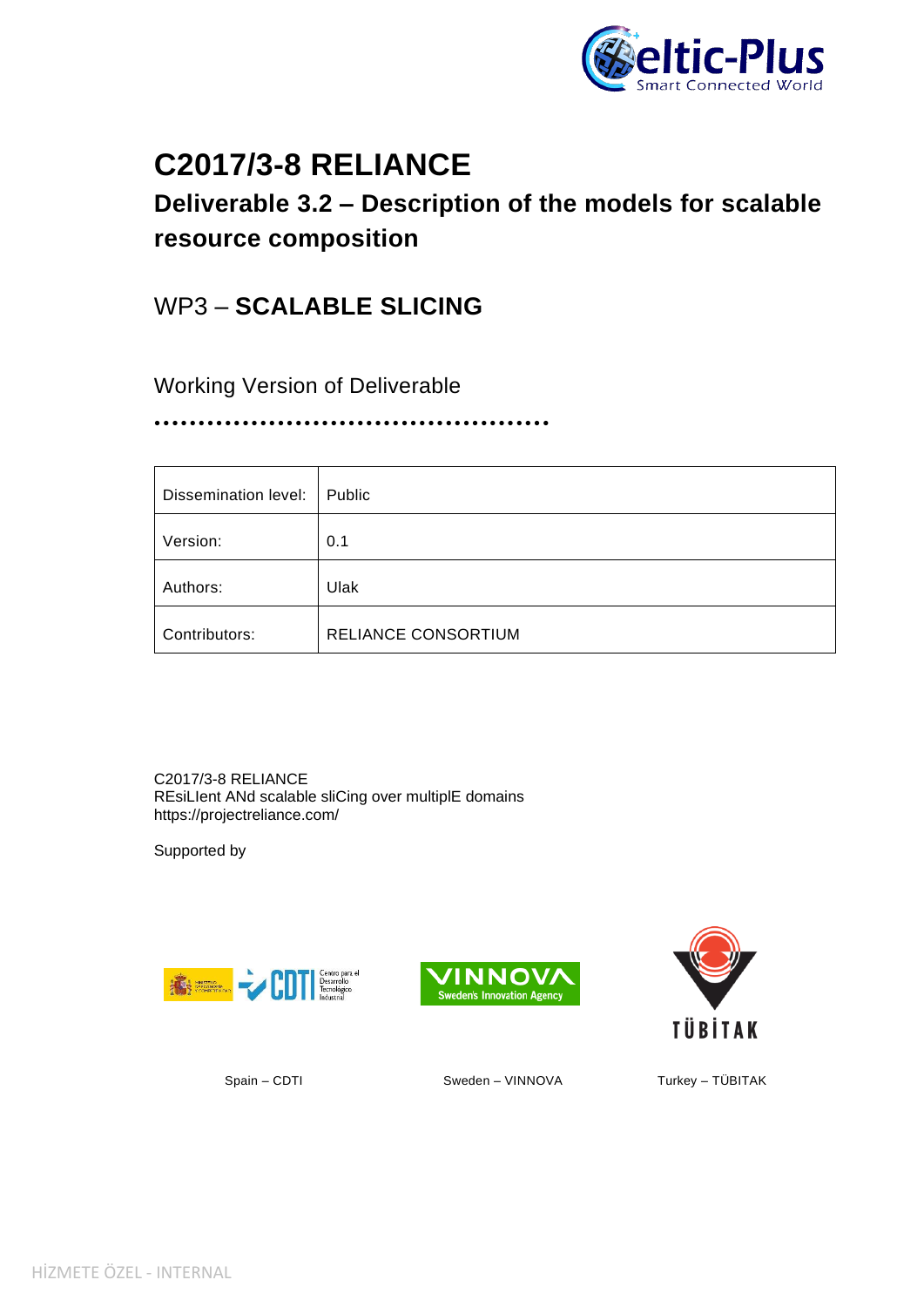Participants in project (RELIANCE) are:

- SII Concatel S.L. (CCTL)
- Keyland Sistemas de Gestión S.L. (KEYLAND)
- Saint Patrich Technology S.L. (TyP)
- RISE Research Institutes of Sweden AB (RISE)
- Bombardier Transportation Sweden AB (BOMBARDIER)
- Westermo Network Technologies AB (WESTERMO)
- Eduro AB (EDURO)
- Turkcell Teknoloji (TURKCELL)
- Netas Telecommunications A.S. (NETAS)
- ULAK Communication Inc. (ULAK)

Project coordinator: Elio Saltalamacchia, SII CONCATEL

Disclaimer for public CELTIC-Plus project reports (delete one disclaimer)

Disclaimer for confidential CELTIC-Plus project reports (delete one disclaimer)

#### Disclaimer

This document contains material, which is copyright of certain PARTICIPANTS and may not be reproduced or copied without permission. The information contained in this document is the proprietary confidential information of certain PARTICIPANTS and may not be disclosed except in accordance with the regulations agreed in the Project Consortium Agreement (PCA).

The commercial use of any information in this document may require a licence from the proprietor of that information.

Neither the PARTICIPANTS nor CELTIC-Plus warrant that the information contained in this document is capable of use, or that use of the information is free from risk, and accept no liability for loss or damage suffered by any person using the information.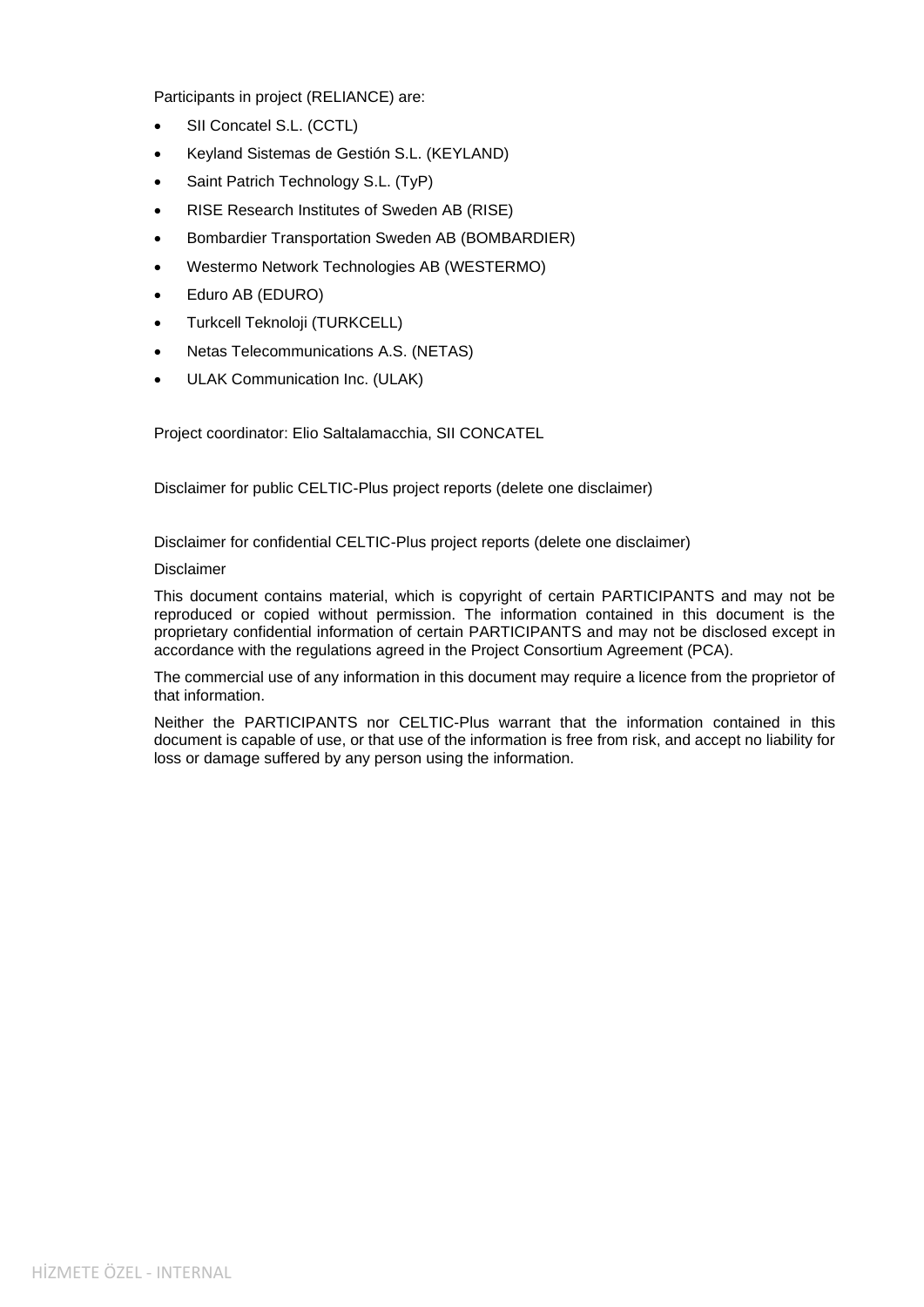

### <span id="page-2-0"></span>**1. Preface**

As described for WP3 definition, the target was to develop the new resource abstraction based on the slate concept, which provides isolated resource share offerings within a domain for the slices.

This new abstraction required dynamic management procedures via which resources can be aggregated and partitioned to introduce unified control and management.

Slices can also be created by composing resources from different providers across multiple administrative domains.

Each involved domain allocates a share of its resources, i.e., a slate, for the sake of federating them with the shares (slates) offered by other providers.

The ultimate objective is to support slice scalability by exploring how to expand (shrink) federations without disrupting existing services.

This is realized by including new resources and removing unnecessary ones at run-time.

To this aim, the choreography plane has defined novel interfaces and operations for the seamless coordination between the domain-specific orchestration-planes to establish slice federation.

To achieve this goal, there were three defined objectives:

Objective 3.1 – Define procedures for dynamic resource abstraction within a single domain ('slate') with the recursive support to scale up and down the resource share offerings

Objective 3.2 – Research on how to manage a dynamic virtual environment where resources and components can be federated on-demand, through automatic capability discovery, in an elastic way.

Objective 3.3 –Research on solutions to develop a choreography plane for automating the process of establishing federations of resources issued from different providers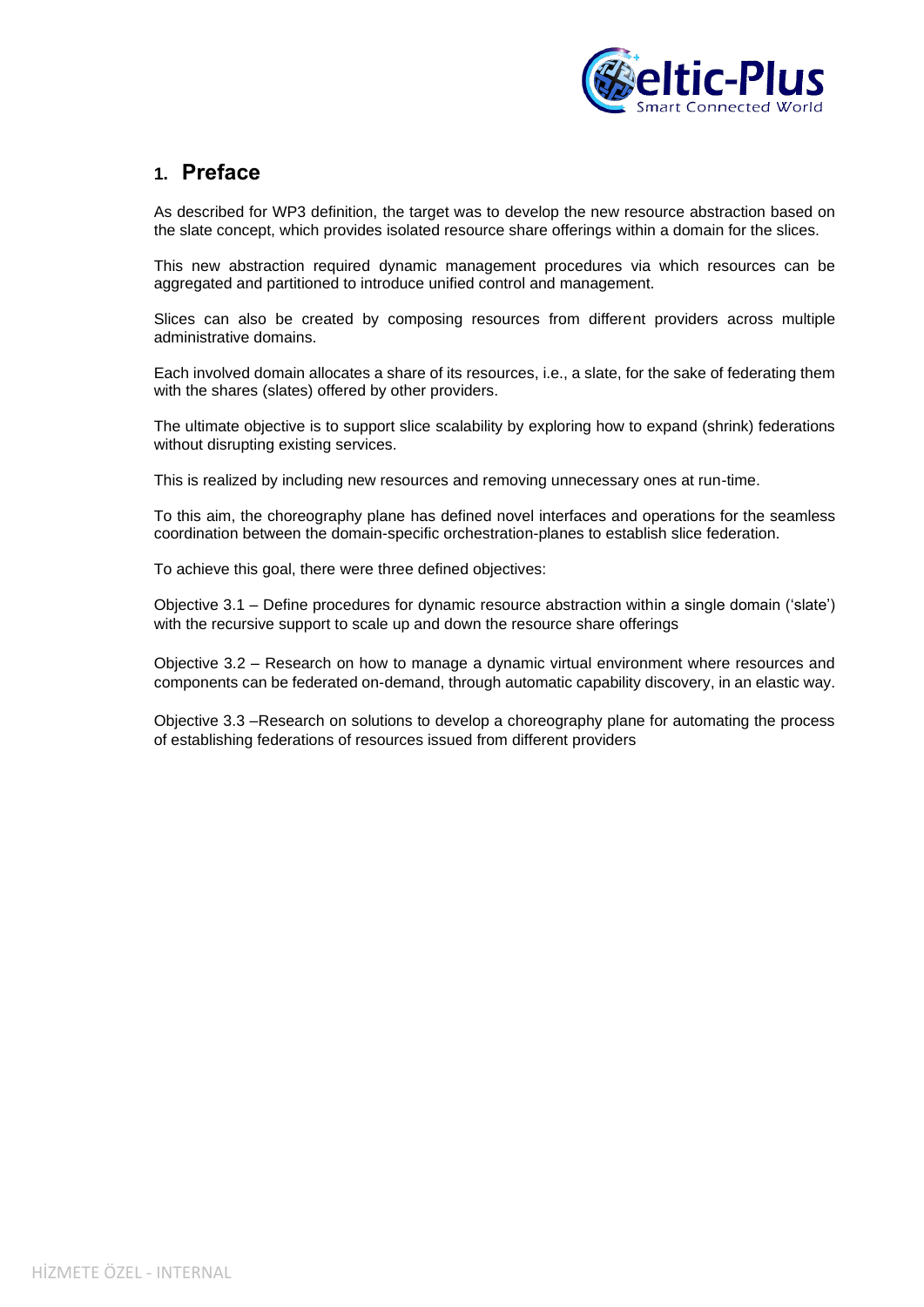### <span id="page-3-0"></span>**1 Executive Summary**

This document covers the last two objectives for this work package. The first objective is been described and documented in D3.1.

The following sections provide the outcome from the described research processes for fulfilling objectives two and three.

Objective 2: Models for scalable resource composition as a solution. The outcome of exploring the strategies and mechanisms for end-to-end resource composition.

Objective 3: Slice choreography research. On the integration of scalable monitoring and feedback systems to infer QoS of federated slices and, in case of deviation from the expected behaviour, trigger appropriate actions.

In this term, besides continuing efforts to implement different network slicing methods, research has been done on methodologies to manage end-to-end slices among operators and a workflow has been proposed.

For this purpose, 3GPP 23740, 5GPP, ETSI VE GSMA specifications have been investigated for further Multi-Domain Network Slicing Research.

The next sections display the results of these researches, which have been accomplished, providing all the configurations and environmental conditions required.

In terms of the methodology that implements a network slice; network architecture, network slice design and slice management sequence diagram have been explained. Later, federated multidomain network slicing methodologies are described with technical requirements, architectural subcomponents and roles. Generic Slice Template (GST), which enables the coupling of network slices among MVNOs, is also given in detail. In the end, a methodology to enable the coordination of the network slice management actions among operators and to manage the federated network slices is depicted.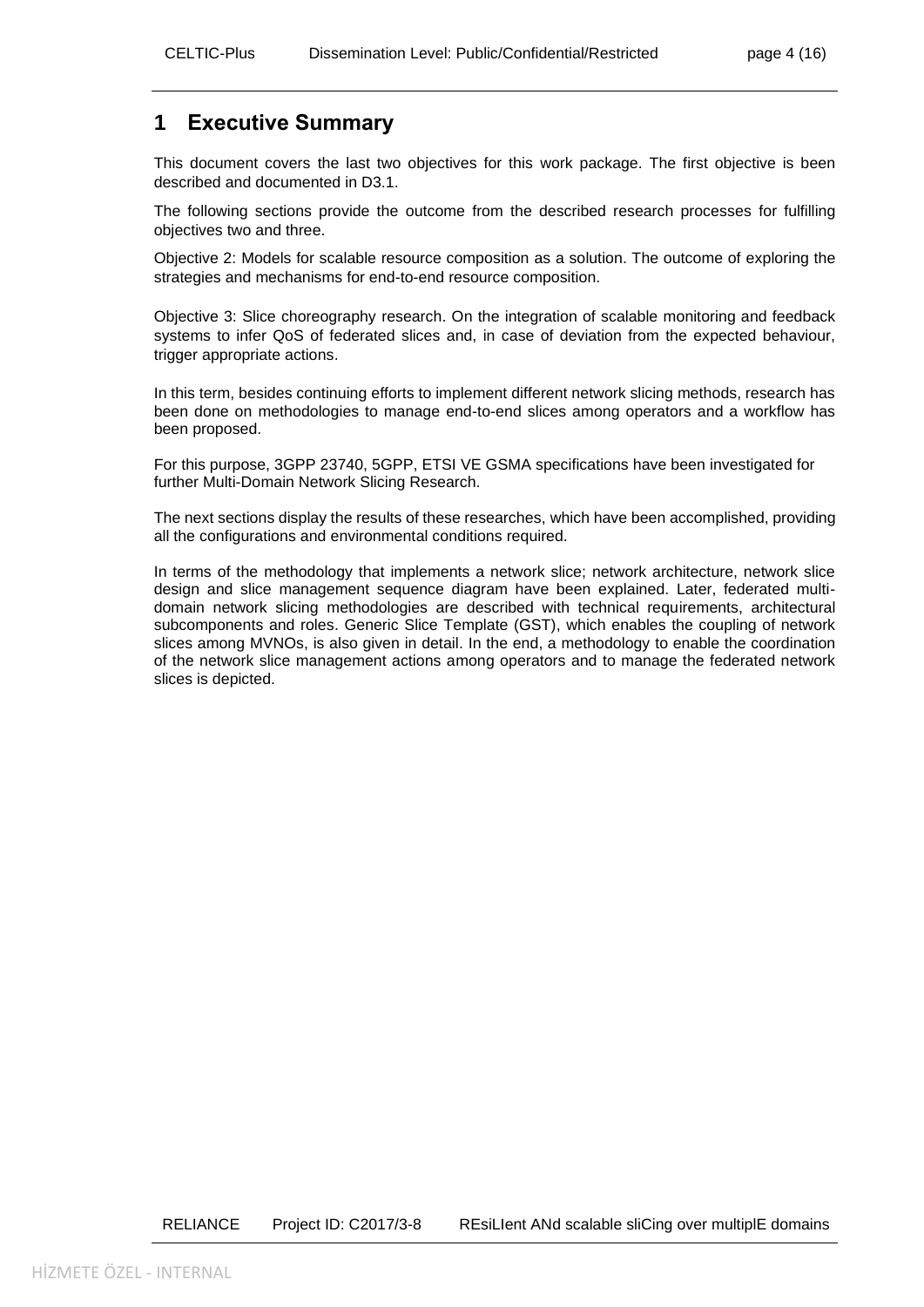#### <span id="page-4-0"></span>**Table of Contents**  $\overline{2}$

| $\mathbf{1}$ |                                                                        |  |
|--------------|------------------------------------------------------------------------|--|
| 2            |                                                                        |  |
| 3            |                                                                        |  |
| 4            |                                                                        |  |
| 5            |                                                                        |  |
| 6.           | Network Slice Data Plane Management Method With MAYA SDN Controller  9 |  |
|              |                                                                        |  |
| 8.           |                                                                        |  |
| 9.           |                                                                        |  |
| а.           |                                                                        |  |
| b.           |                                                                        |  |
| 10.          |                                                                        |  |

REsiLlent ANd scalable sliCing over multiplE domains RELIANCE Project ID: C2017/3-8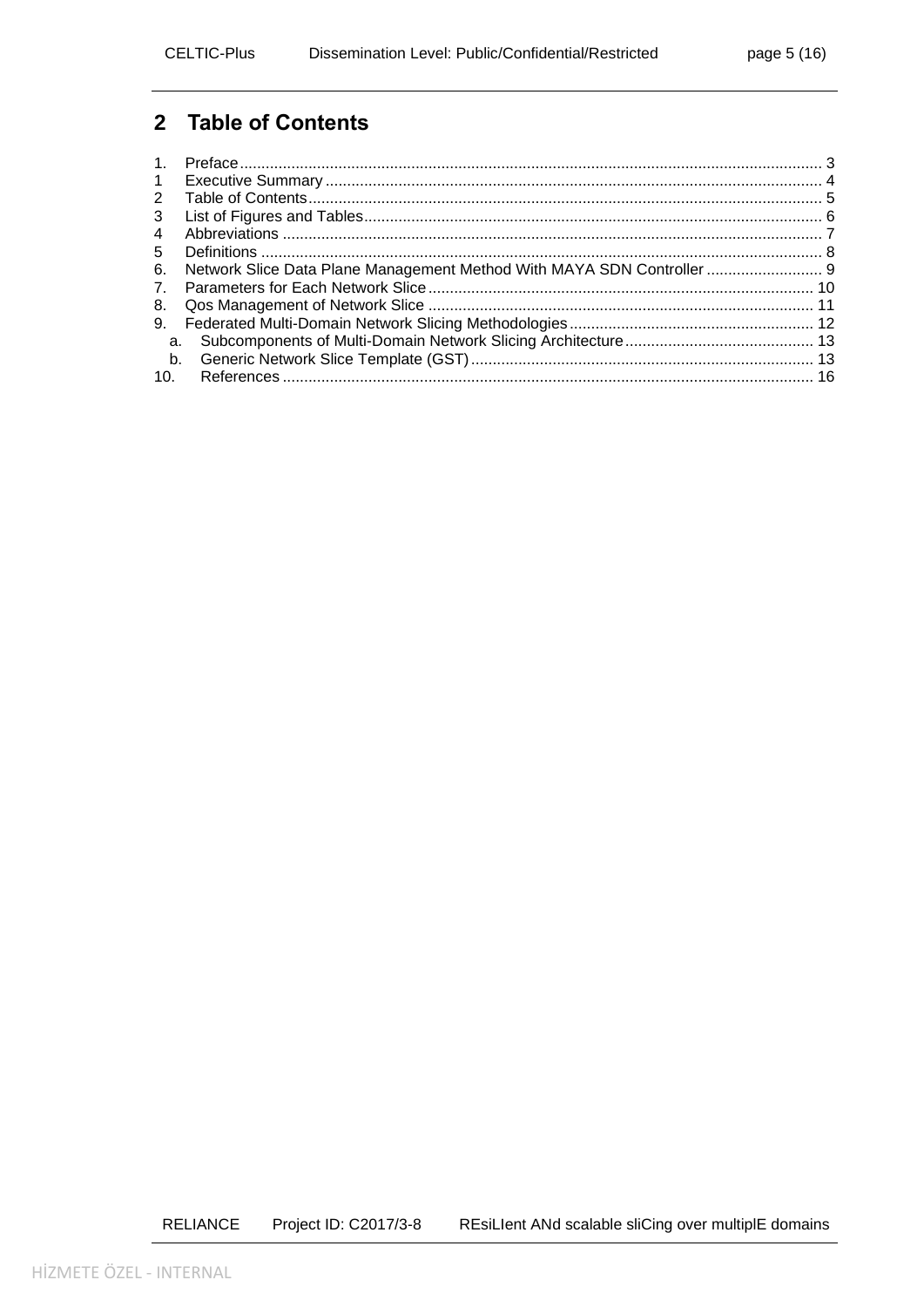## <span id="page-5-0"></span>**3 List of Figures and Tables**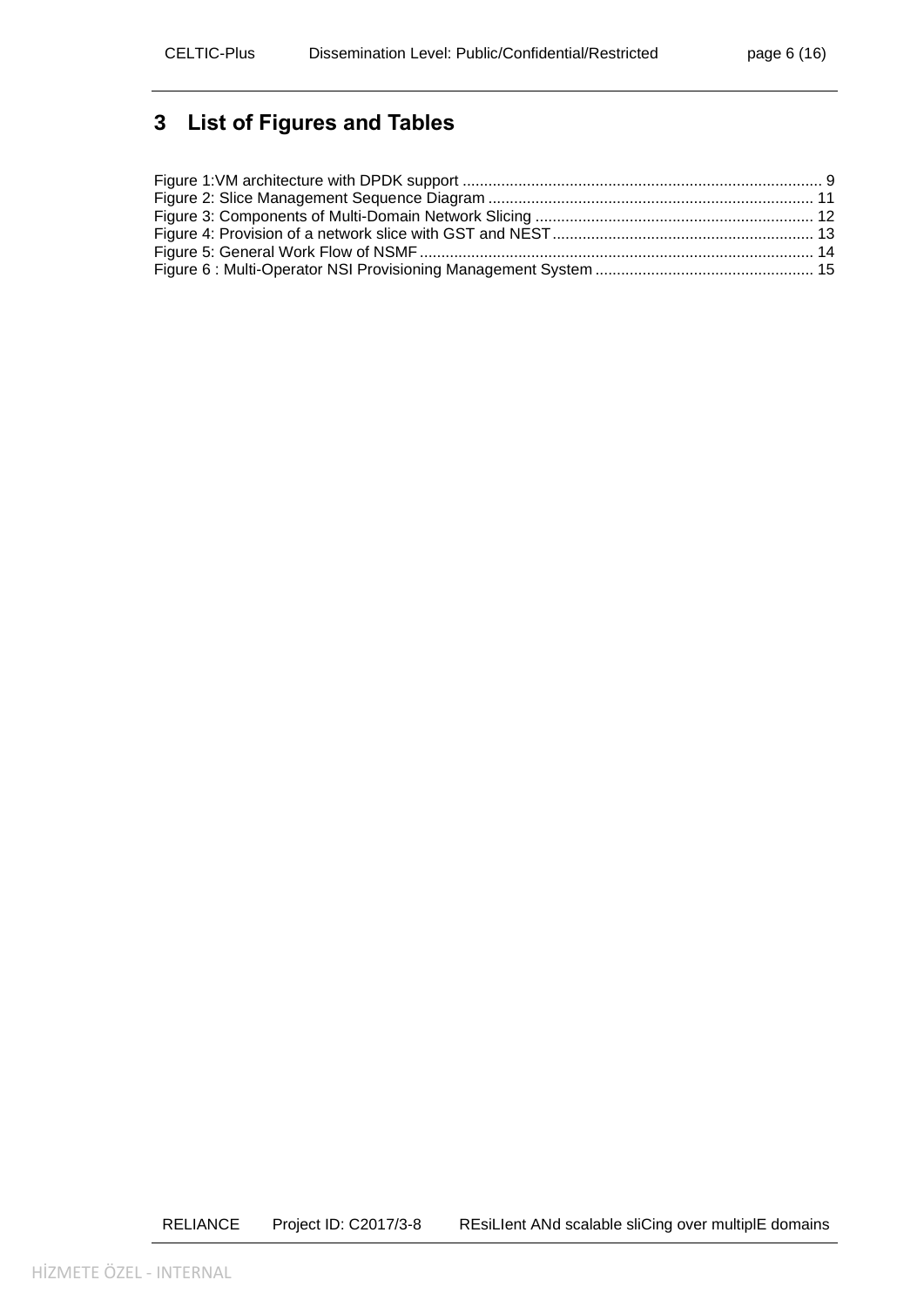### <span id="page-6-0"></span>**4 Abbreviations**

**B2B** Business to Business **B2B2C** Business to Business to Consumer **B2C** Business to Consumer **CPU** Central Processing Unit **CSMF** Communication Service Management Function **DPDK** Data Plane Development Kit **GHz** Giga Hertz **GST** Generic Network Slice Template **IDS** Intrusion Detection System **IPS** Intrusion Prevention System **MVNO** Mobile Virtual Network Operator **NBI** North Bound Interface **NEST** Network Slice Type **NSI** Network Slice Instance **NSMF** Network Slice Management Function **OvS** Open Virtual Switch **PGW** Packet Data Network Gateway **QoE** Quality of Experience **QoS** Quality of Service **RAM** Random Access Memory **SDN** Software Defined Networking **SLA** Service Level Agreement **UPF** User Plane Function **VM** Virtual Machine **VNF** Virtual Network Functions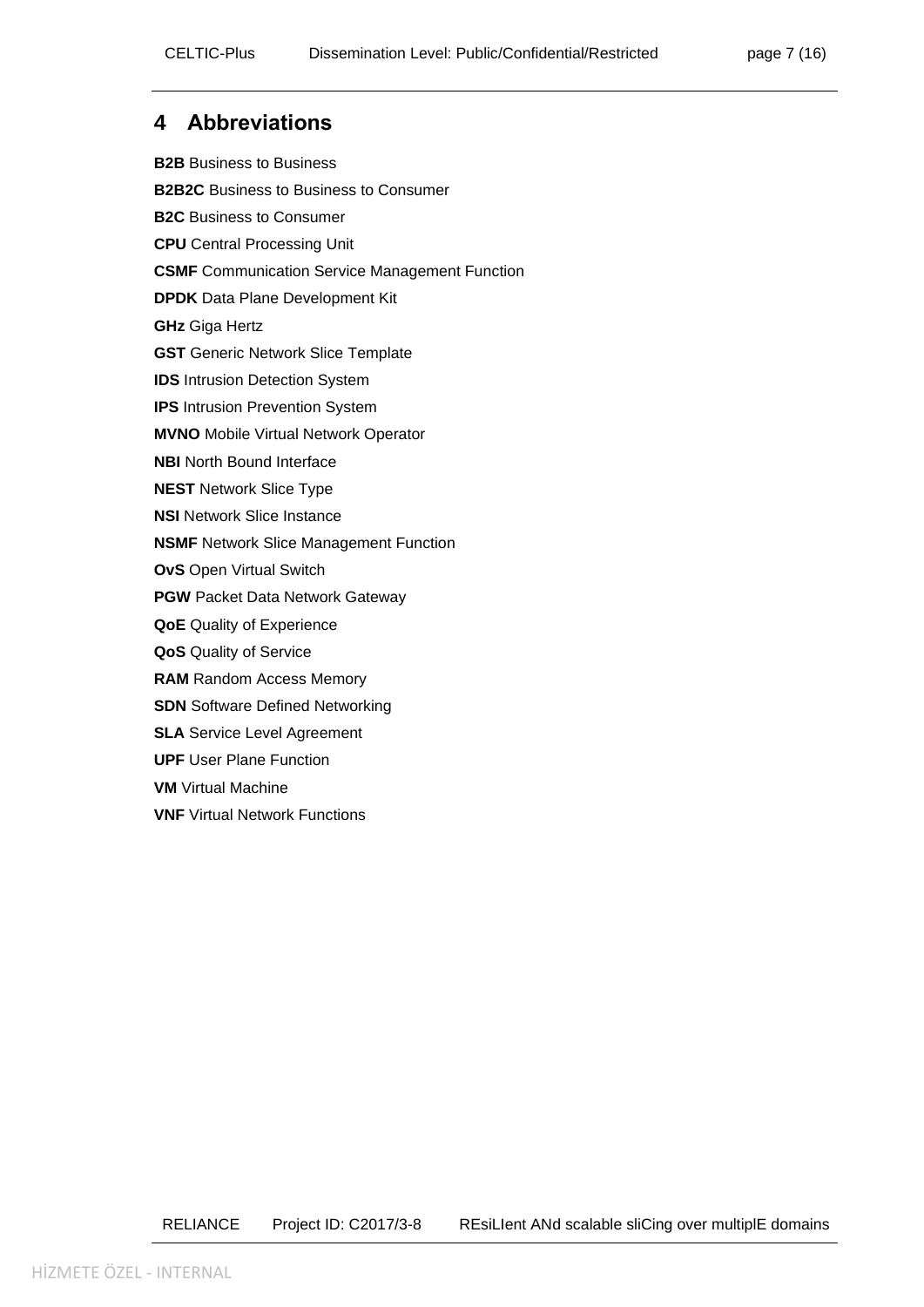### <span id="page-7-0"></span>**5 Definitions**

A list of definition of terms used in the main body is strongly recommended.

B2B: It means business to business. The term encompasses all companies that create products and services geared toward other businesses.

B2B2C: It means business to business to consumer. It focuses on creating a better customer experience and buying journey for the end consumer.

B2C: It means the process of selling products and services directly between a business and consumers who are the end-users of its products or services.

CPU: CPU is the electronic circuitry that executes instructions comprising a computer program.

CSMF: It is responsible for generating allocation requests for new Network Slice Instances.

DPDK: It is an open-source software project managed by the Linux Foundation.

GHz: It is a unit of measurement for AC (alternating current) or EM (electromagnetic) wave frequencies equal to one billion Hz (hertz).

GST: It defines a set of common slice attributes the industry can use on which to base the description of a network slice type.

IDS: The technology that monitors a network or a computer system for malicious activity or policy violations.

IPS: The technology that evaluates malicious activities and takes actions to eliminate or minimize their effects.

MVNO: It means that a wireless communications services provider does not own the wireless network infrastructure over which it provides services to its customers.

NBI: It is an interface that allows the component to communicate with a higher-level component, using the latter component's southbound interface.

NEST: It means a template from which Network Slice Instances (NSIs) are created.

NSI: It is an activated network slice. It is created based on a network template.

NSMF: It provides the management services for one or more NSI and may consume some management services produced by other functional blocks.

OvS: It is an open-source implementation of a distributed virtual multilayer switch.

PGW: PGW is a critical network function for the 4G mobile core network. It acts as the interface between the LTE network and other packet data networks, such as the Internet or SIP-based IMS networks.

QoE: It is a measure of the delight or annoyance of a customer's experiences with a service.

QoS: It is the measurement of the overall performance of a service.

RAM: It is a form of computer memory that can be read and changed in any order, typically used to store working data and machine code.

SDN: It is an approach to network management that enables dynamic, programmatically efficient network configuration to improve network performance and monitoring.

SLA: It is a commitment between a service provider and a client.

UPF: It is responsible for packet routing and forwarding, packet inspection, QoS handling, and external PDU session for interconnecting Data Network (DN), in the 5G architecture.

VM: It is the virtualization/emulation of a computer system.

VNF: VNFs are virtualized network services running on open computing platforms formerly carried out by proprietary, dedicated hardware technology.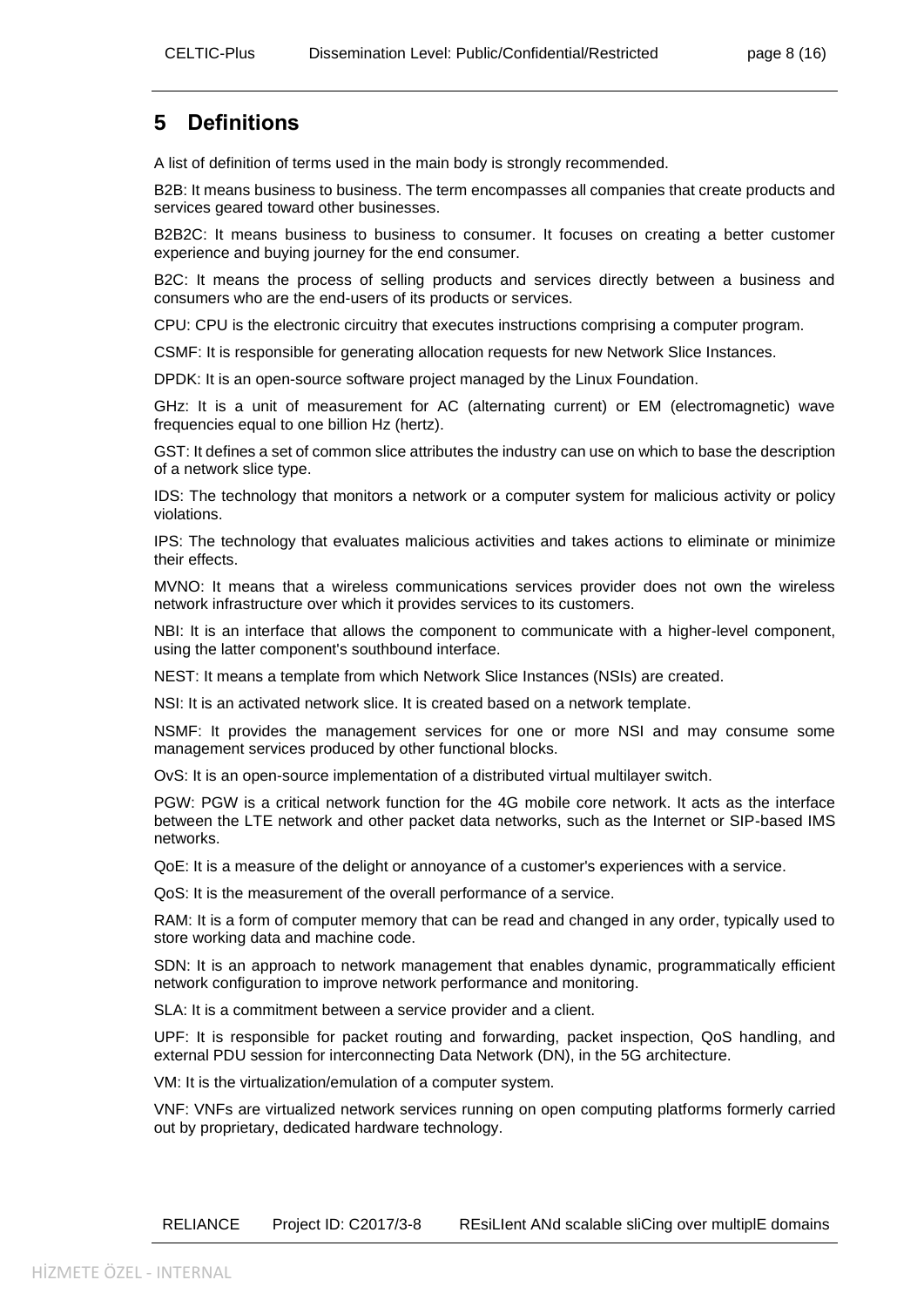### <span id="page-8-0"></span>**6. Network Slice Data Plane Management Method With MAYA SDN Controller**

In this work package, the extent of network slicing and the layer in which network slicing is executed are described and evaluated. 5G Core Network will be deployed on Openstack in a "Leaf Spine" architecture. MAYA SDN Controller will be used to manage OvS in Openstack architecture to establish logical networks as network slices and to provide and maintain reliability. Besides, UPF/PGW network functions are deployed in VMs supported by DPDK in Openstack nodes (Figure 1).



*Figure 1:VM architecture with DPDK support*

<span id="page-8-1"></span>In this architecture, the MAYA SDN Controller defines the policies to be implemented in OvS switches. In this regard, Table 1 shows QoS requirements for network slices in 5G concept.

|                                                                                                                                      |           | <b>Bandwidth</b>     |                        | <b>Delay Budget</b> |                           |                                    |                                        |                                                                                                                                                                                                                                                                                    |
|--------------------------------------------------------------------------------------------------------------------------------------|-----------|----------------------|------------------------|---------------------|---------------------------|------------------------------------|----------------------------------------|------------------------------------------------------------------------------------------------------------------------------------------------------------------------------------------------------------------------------------------------------------------------------------|
|                                                                                                                                      | Peak Rate | User Exp.            | User Plane             | Control<br>Plane    | Error<br>Rate             | <b>Traffic Density</b>             | <b>ULAK</b><br><b>Planned</b><br>Queue | <b>Sample OVS Command</b>                                                                                                                                                                                                                                                          |
| Control                                                                                                                              |           |                      |                        |                     |                           |                                    | q7                                     |                                                                                                                                                                                                                                                                                    |
| <b>High Priority</b><br>Mgmt.                                                                                                        |           |                      |                        |                     |                           |                                    | q <sub>6</sub>                         |                                                                                                                                                                                                                                                                                    |
| <b>URLLC</b>                                                                                                                         |           | 300Mbps <sup>*</sup> | $1ms^*$                | 20ms                | $10^{-9}$ –<br>$10^{-5*}$ |                                    | q5                                     | <b>Slice Definition:</b><br>sudo ovs-vsctl -- set Port <int> gos=@newgos -- -<br/>-id=@newqos create QoS type=linux-htb<br/>queues=5=@q5 -- --id=@q5 create Queue other-config:min-rate=300000000<br/>other-config:max-rate=300000000</int>                                        |
| eMBB<br>(3GPP 23.501:<br><b>Mission</b><br><b>Critical Video</b><br>user plane)<br>(3GPP 23.501:<br>Non-<br>Conversational<br>Video) |           |                      | <b>100ms</b><br>300 ms |                     | $10^{-3}$<br>$10^{-6}$    |                                    | q4<br>q <sub>3</sub>                   | Meter Definition:<br>ovs-ofctl add-meter <switch> meter=1,kbps,band=type=drop,rate=100000<br/><b>Flow Assignment:</b><br/>ovs-ofctl add-flow <switch><br/>dl_type=0x0800, nw_src=10.0.0.3,nw_dst=10.0.0.4,<br/>priority=50010,actions=meter:1,set_queue:4,normal</switch></switch> |
| <b>mMTC</b><br>(NGMN)                                                                                                                |           | 1-100 Kbps           | Seconds to<br>hours    |                     |                           | 200,000<br>devices/km <sup>2</sup> | q2                                     | Policing on egress port (not tested / in MB):<br>ovs-vsctl set interface <int> ingress_policing_rate=10000</int>                                                                                                                                                                   |
| <b>Low Priority</b><br>Mgmt.<br>(Monitoring<br>etc.)                                                                                 |           |                      |                        |                     |                           |                                    | q <sub>0</sub>                         |                                                                                                                                                                                                                                                                                    |

*Table 1: QoS requirements for Network Slices in 5G*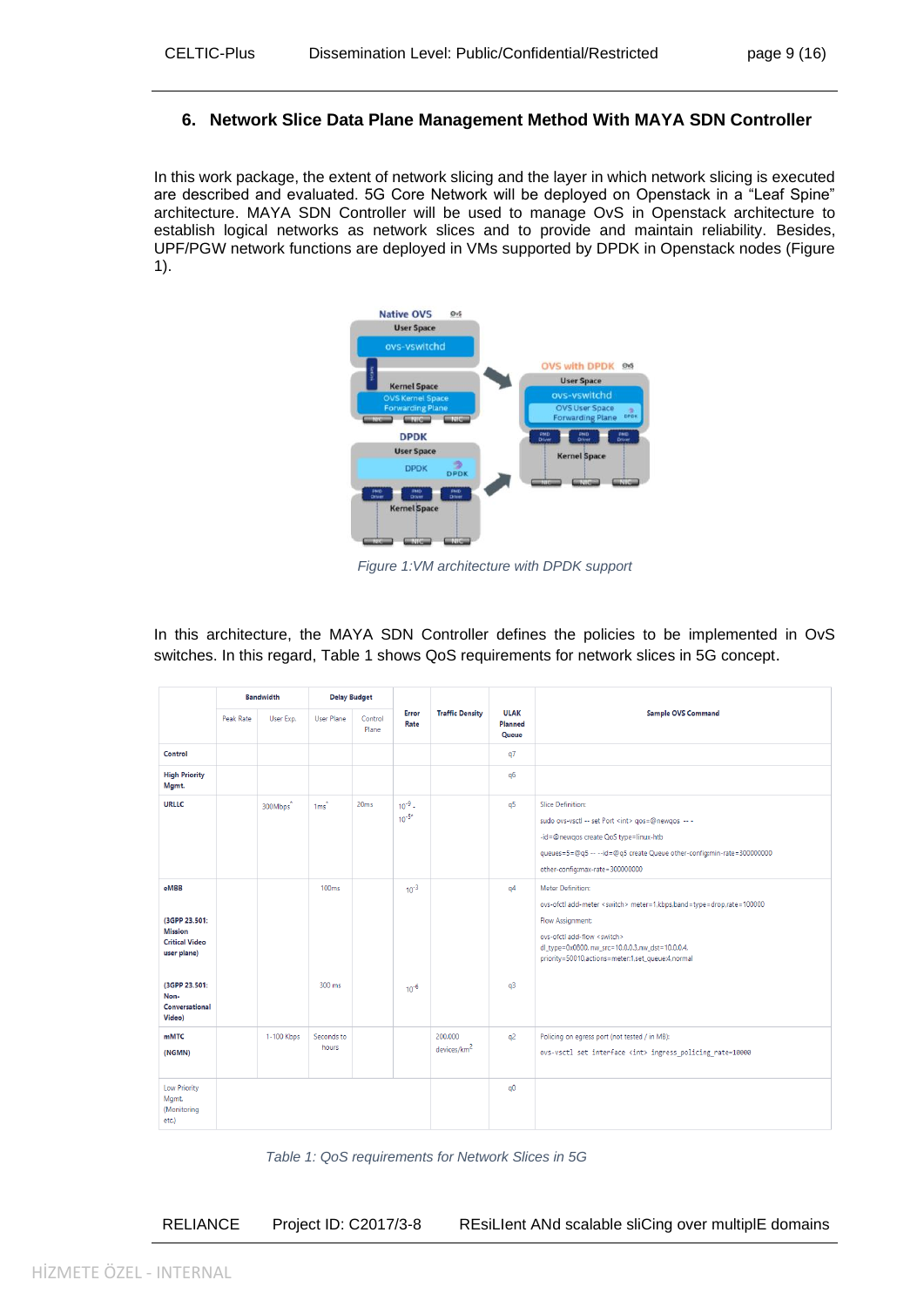### <span id="page-9-0"></span>**7. Parameters for Each Network Slice**

Login information for the Compute and Controller nodes in question:

- IP
- Username
- Password

User Equipment (source):

- IP, Subnet
- UPF (destination):
	- IP, Subnet

QoS parameters:

- Maximum Bandwidth
- Minimum Bandwidth
- Packet Delay Budget (ms)
- Packet Error Rate
- Priority Level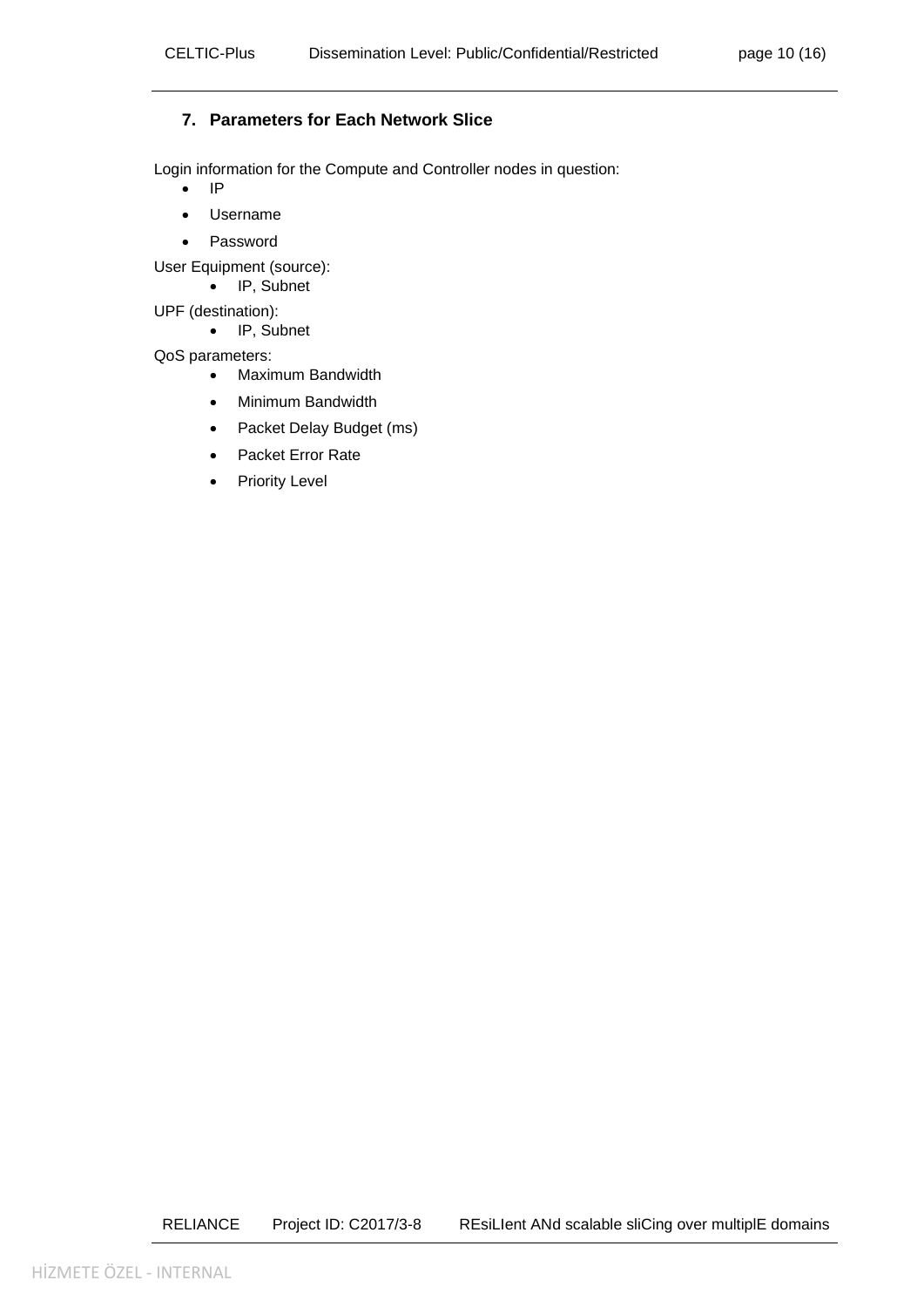#### <span id="page-10-0"></span>**8. Qos Management of Network Slice**

In the Reliance project, 5G Core Network Slicing will be implemented by first attaching the VNF's to proper networks and second assigning proper QoS parameters to these networks. Slice Management Sequence Diagram can be seen in Figure 2.



<span id="page-10-1"></span>*Figure 2: Slice Management Sequence Diagram*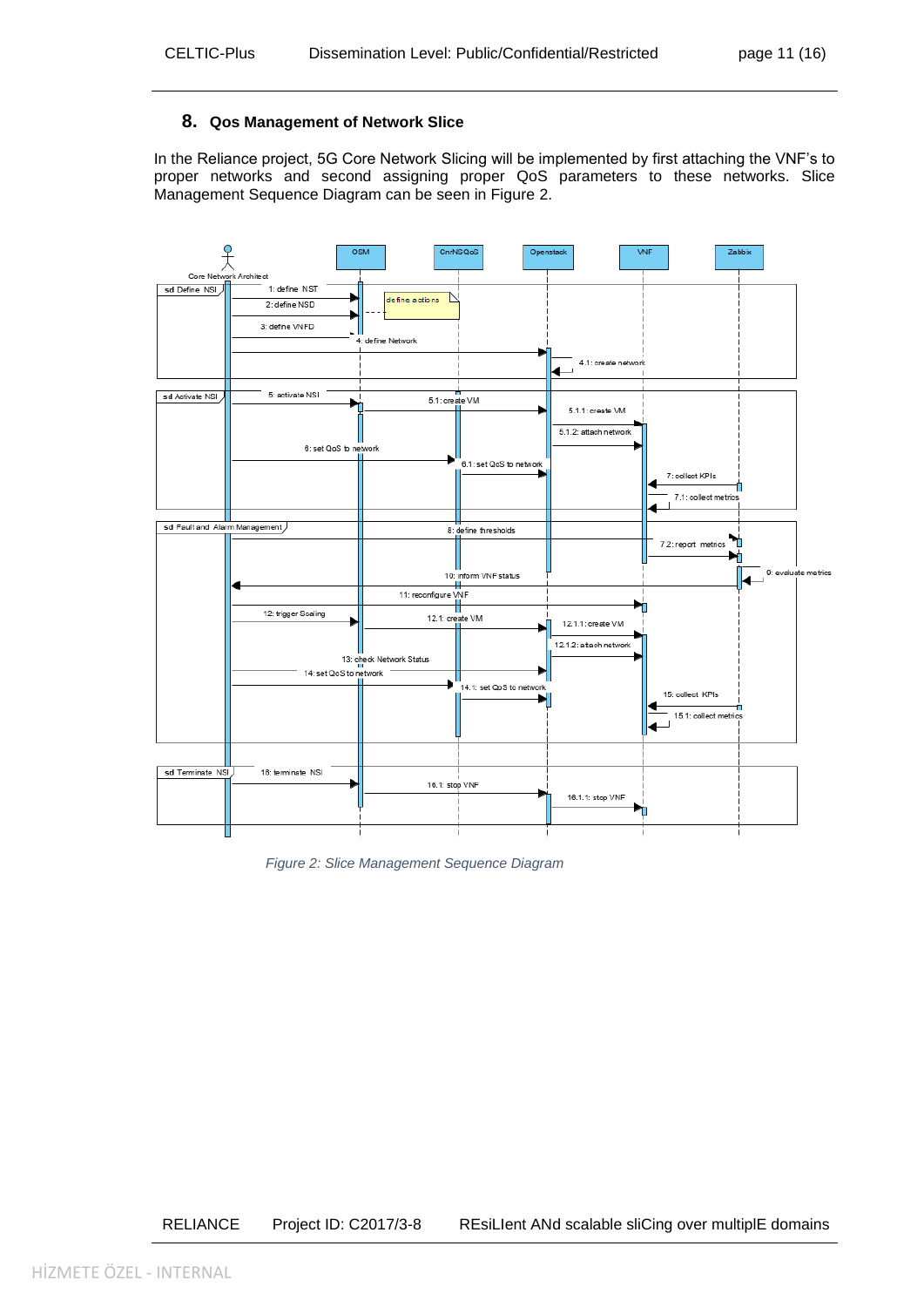### <span id="page-11-0"></span>**9. Federated Multi-Domain Network Slicing Methodologies**

Another research topic in the Reliance project is Federated Multi-Domain Network Slicing Methodologies. In this aspect, methodologies of different sources and telecom operators have been investigated and a proposal has been made.



*Figure 3: Components of Multi-Domain Network Slicing*

<span id="page-11-1"></span>To comply with the architecture presented in Figure 3, the following requirements should be executed:

- 1. Coupling service requirements among operators.
- 2. Defining and coupling end-to-end infrastructure requirements.
	- a. NSI resource requirements (compute node, storage, network)
	- b. NSI network topology, security, network isolation and QoS/QoE rules
- 3. Composing all resources to support the end-to-end network slice.
- 4. Provision of network slice in terms of SLA among operators and following the requirements defined above.
- 5. Management and maintenance of federated network slices with Run-Time coordination.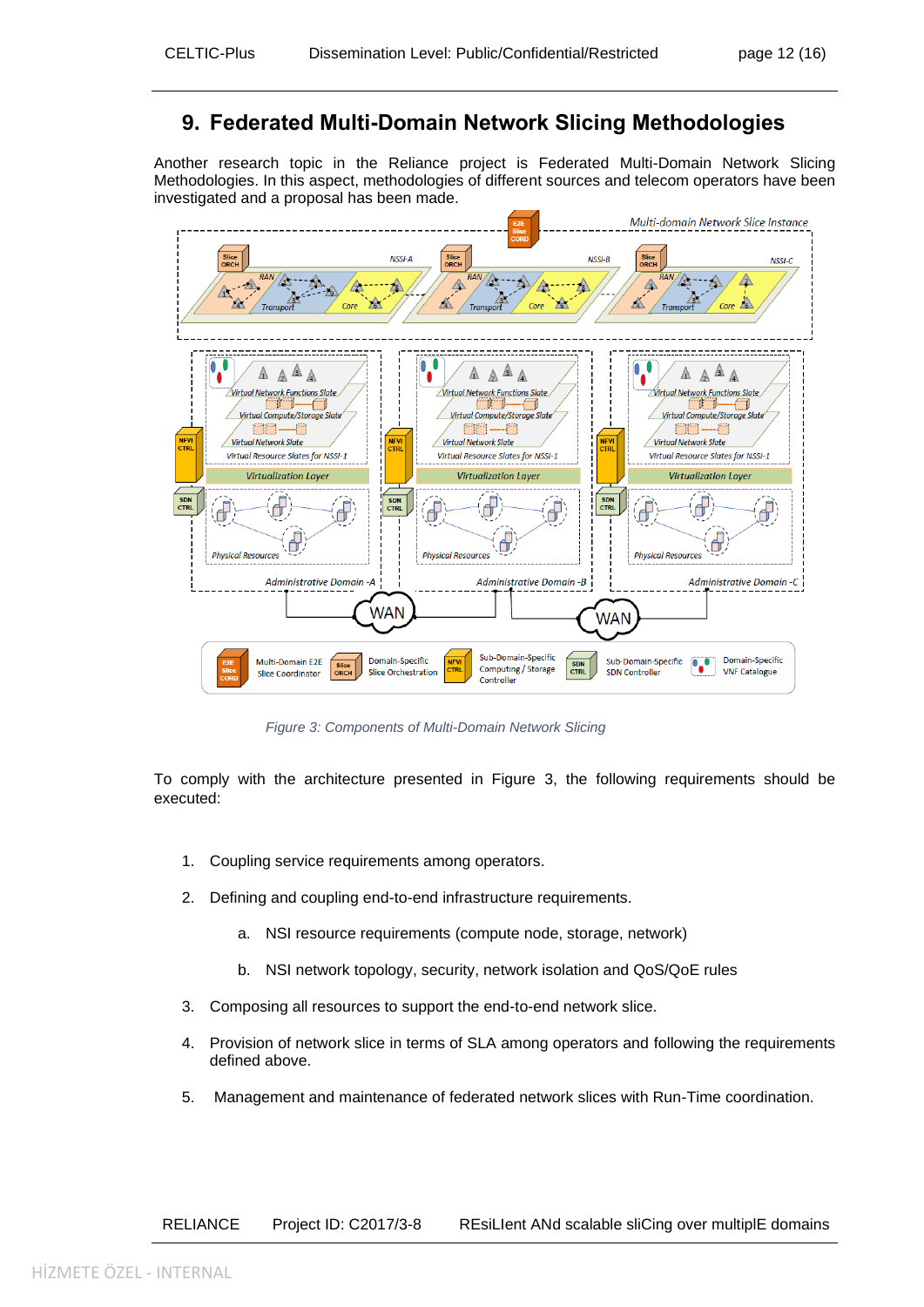#### *a. Subcomponents of Multi-Domain Network Slicing Architecture*

- <span id="page-12-0"></span>**Service Conductor:** This is the component that transmits the end-to-end multi-domain slice requests to related operators and decides on the network slice to be used for the SLA. Conveys initiation information necessary for Cross-Domain Slice Manager Function to enable life cycle of network slices. Responsible for initiating network slice units with Cross-Domain Slice Manager and life cycle management.
- **Cross-Domain Slice Manager:** Manages the life cycle of resources assigned to end-to-end network slices by enabling each operator to work following NSMF units. Manages the compute node, storage and network resources assigned to federated network slices following the NSMF of the related MVNO.
- **NSMF:** Manages the intra/inter network slice units of an MVNO. Couples the network slice selection rules with the physically deployed network slices. Manages the life cycle of each subcomponent.

#### <span id="page-12-1"></span>**b. Generic Network Slice Template (GST)**

Additionally, GST is provided as a network slice model template by GSMA to enable the coupling of network slices among MVNOs and the communication of the Cross Domain Slice Manager unit with every MVNO through the same template. An end-to-end network slice will be provisioned with the parameters resulting from building a NEST with the requirements table extracted from the B2B/B2C/B2B2C user specifications using GST (Figure 4).



*Figure 4: Provision of a network slice with GST and NEST*

<span id="page-12-2"></span>The general scheme and actions of NSMF unit defined in 3GPP 28801 are shown in Figure 5.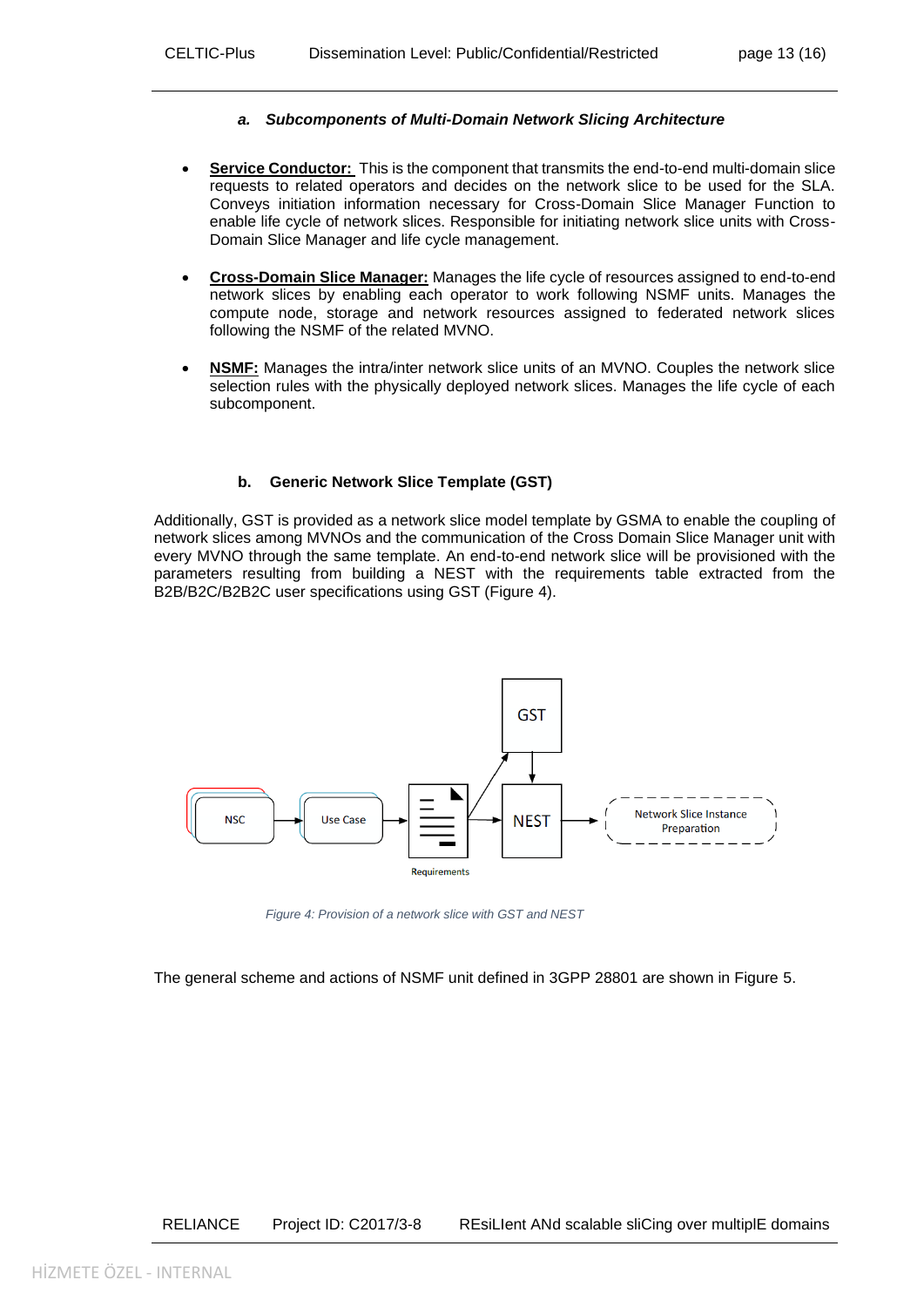

*Figure 5: General Work Flow of NSMF*

<span id="page-13-0"></span>Orchestration and Admin Roles of Network Slice Management are defined in Table 2.

| Actor                   | Role                           | <b>Description</b>                      |
|-------------------------|--------------------------------|-----------------------------------------|
| <b>Customer</b>         | Communication Service          | Consumes a Communication Service        |
|                         | <b>Customer</b>                |                                         |
| <b>Service Provider</b> | Communication Service Provider | <b>Provides a Communication Service</b> |
|                         |                                | Consumes Network Slice(s)               |
| Network Slice Provider  | Network Operator               | Provides a Network Slice                |
|                         |                                | Consumes Network Slice Subnet(s)        |
| Network Slice Subnet    | <b>Network Operator</b>        | Provides a Network Slice Subnet         |
| Provider                |                                |                                         |

*Table 2: Federated Slice Management System Roles*

In Reliance Project the main goal is to enable the coordination of the above-listed network slice management actions among operators and to manage the federated network slices. In this regard, a methodology is proposed by leveraging chapter 7.2 in 28801 3GPP documents:

- 1. The CSMF located on the client-side provides the templates defined by GSMA.
- 2. CSMF sends an NSI request to NSMF of the related MVNO.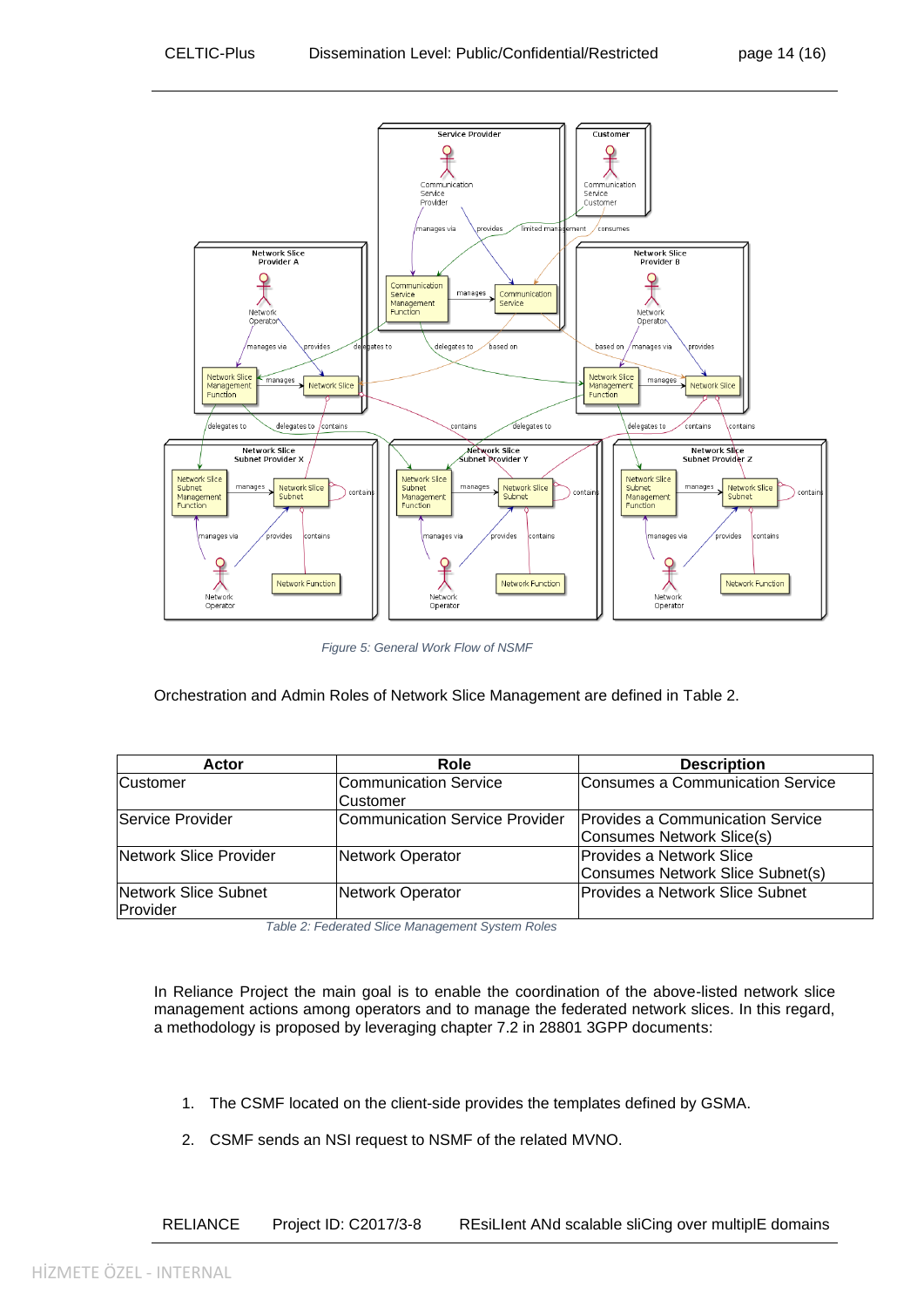- 3. NSMF, which is responsible for the network slice management of MVNOs, provisions the end-to-end network slice or assigns an existing slice to this service after security and authorization controls.
- 4. Every MVNO provisions the network slices for the related service or client and the UEs will be served over this network slice.

Multi-Operator NSI Life Cycle Management System Architecture is shown in Figure 6.



<span id="page-14-0"></span>*Figure 6 : Multi-Operator NSI Provisioning Management System*